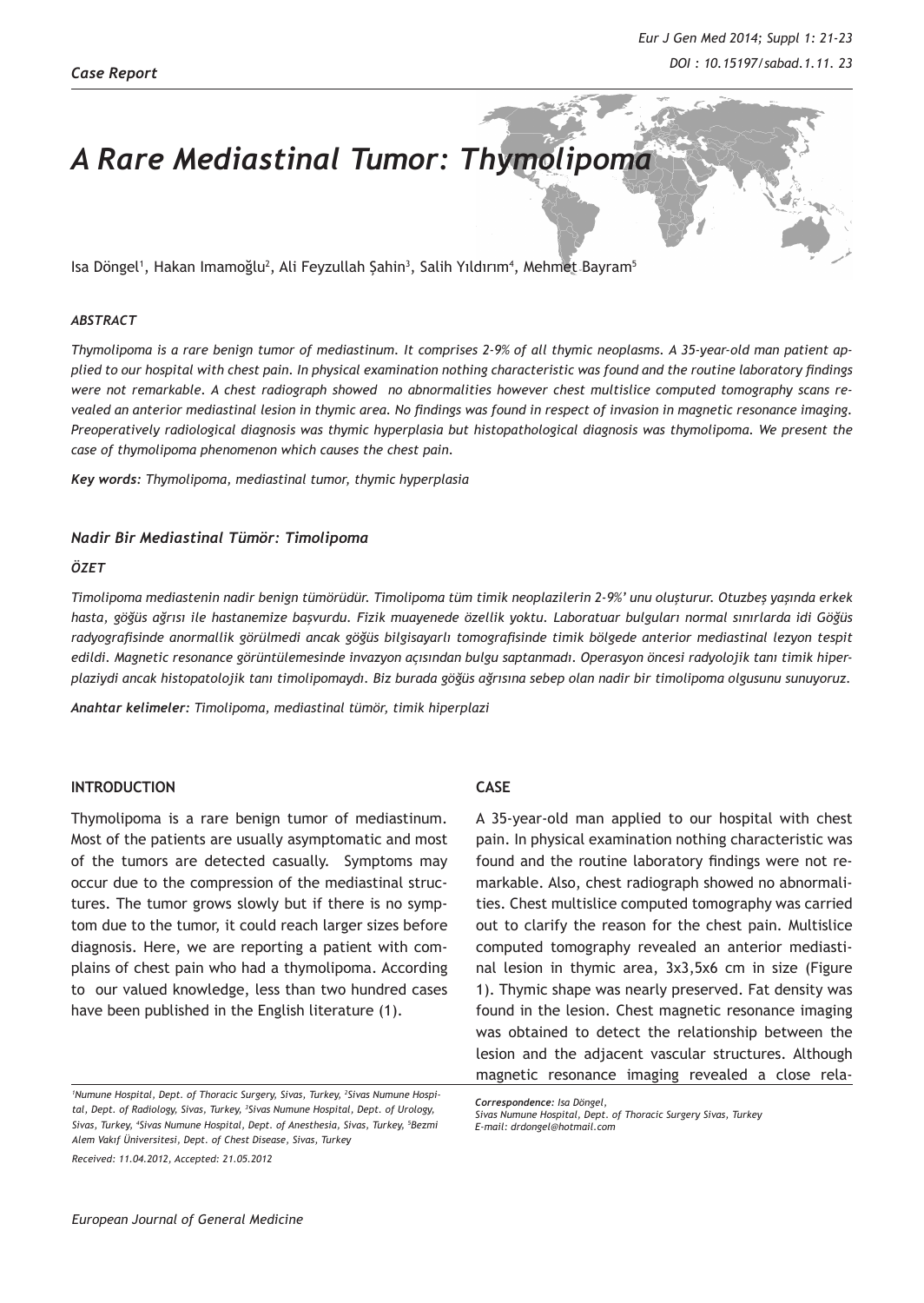tionship between the lesion and the adjacent vascular structures, no finding was found in respect of invasion (Figure 2). Tumor markers and anti-acetylcholine receptor antibody were obtained for tumor and myasthenia gravis respectively. They were all within normal limits. Radiological diagnosis was thymic hyperplasia but the reason for chest pain was not understood and a surgical resection decision was made. Surgery was perfomed by median sternotomy. The lesion was removed by complete resection with bilateral mediastinal pleurectomy. No invasions was found in surgery. There was no postoperative complications and the patient was discharged from hospital without chest pain symptoms. On gross examination the tumor was fatty, well circumscribed, lobulated and encapsulated, 4x6x12 cm in size (Figure 3). Microscopically, the tumor was composed of mature adipose tissue and hyperplastic thymic structures with Hassall's corpuscles. The definite diagnosis was thymolipoma.

# **DISCUSSION**

Thymolipoma comprises 2-9% of all thymic neoplasms (2). Its incidence is roughly 0.12 patients per 100.000 people per year (3). There is no gender predilection and the patients' ages range from 3 years old to 76 years old (1,4,5). Most of the patients are usually asymptomatic but symptoms may occur due to the compression of the mediastinal structures. These symptoms include cough,



*Figure 2. Magnetic resonance imaging shows close relationship between lesion and vascular structure on axial T1-weighted image.*

dyspnea, hemoptysis, chest pain and hoarseness. The tumor grows slowly but if there is no symptoms due to the tumor, it can reach larger sizes before diagnosis. Radiologically the size of the tumor in our case was 3 x 3,5 x 6 cm. Thymolipoma can be associated with other diseases; such as myasthenia gravis, systemic lupus erythematosus, red cell aplasia, hypogammaglobulinemia, graves' disease and cystic lymphangioma (6-8). There was no association between tumor and these diseases in our case. The pathogenesis of thymolipoma is unknown. Various hypothesis for the pathogenesis of tumor



*Figure 1. Axial contrast-enhanced chest multislice computed tomography scan shows anterior mediastinal lesion in thymic region.* 



*Figure 3. An encapsulated tumor was found at surgery.*